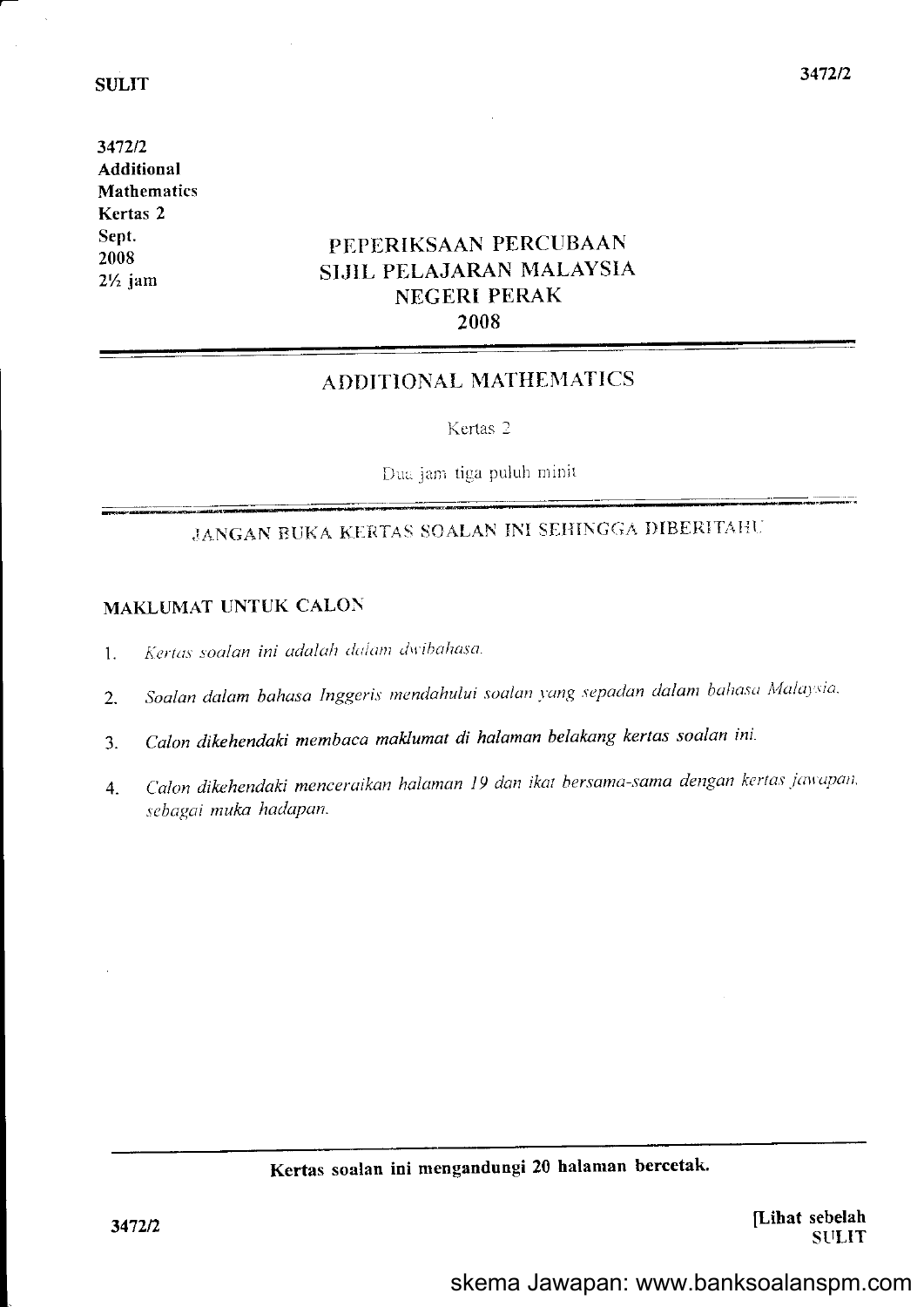The following formulae may be helpful in answering the questions. The symbols given are the ones commonly used.

Rumus-rumus berikut boleh membantu anda menjawab soalan. Simbol-simbol yang diberi adalah vang biasa digunakan.

#### **ALGEBRA**

1. 
$$
x = \frac{-b \pm \sqrt{b^2 - 4ac}}{2a}
$$
 8. 
$$
\log_a b = \frac{\log_c b}{\log_c a}
$$

2. 
$$
a^m \times a^n = a^{m+n}
$$
 9.  $T_n = a + (n-1)d$ 

3. 
$$
a^m \div a^n = a^{m-n}
$$
 10.  $S_n = \frac{n}{2} [2a + (n-1)d]$ 

4. 
$$
(a^m)^n = a^{mn}
$$
 11.  $T_n = ar^{n-1}$ 

 $\log_a mn = \log_a m + \log_a n$ 5.

6. 
$$
\log_a \frac{m}{n} = \log_a m - \log_a n
$$

13. 
$$
S_{\infty} = \frac{a}{1-r}, |r| < 1
$$

12.  $S_n = \frac{a(r^n - 1)}{r - 1} = \frac{a(1 - r^n)}{1 - r}, r \neq 1$ 

7. 
$$
\log_a m^n = n \log_a m
$$

# CALCULUS / KALKULUS

 $4.$ 

5.

1. 
$$
y = uv, \frac{dy}{dx} = u \frac{dv}{dx} + v \frac{du}{dx}
$$

Area under a curve Luas di bawah lengkung  $= \int_{a}^{b} y \, dx$  or *(atau)* 

 $=\int_{a}^{b} x dy$ 

2. 
$$
y = \frac{u}{v}, \frac{dy}{dx} = \frac{v \frac{du}{dx} - u \frac{dv}{dx}}{v^2}
$$

3. 
$$
\frac{dy}{dx} = \frac{dy}{du} \times \frac{du}{dx}
$$

Volume generated  
\n
$$
Isipadujanaan
$$
\n
$$
= \int_{a}^{b} \pi y^2 dx \text{ or } (atau)
$$
\n
$$
= \int_{a}^{b} \pi x^2 dy
$$

[Lihat sebelah **SULIT** skema Jawapan: www.banksoalanspm.com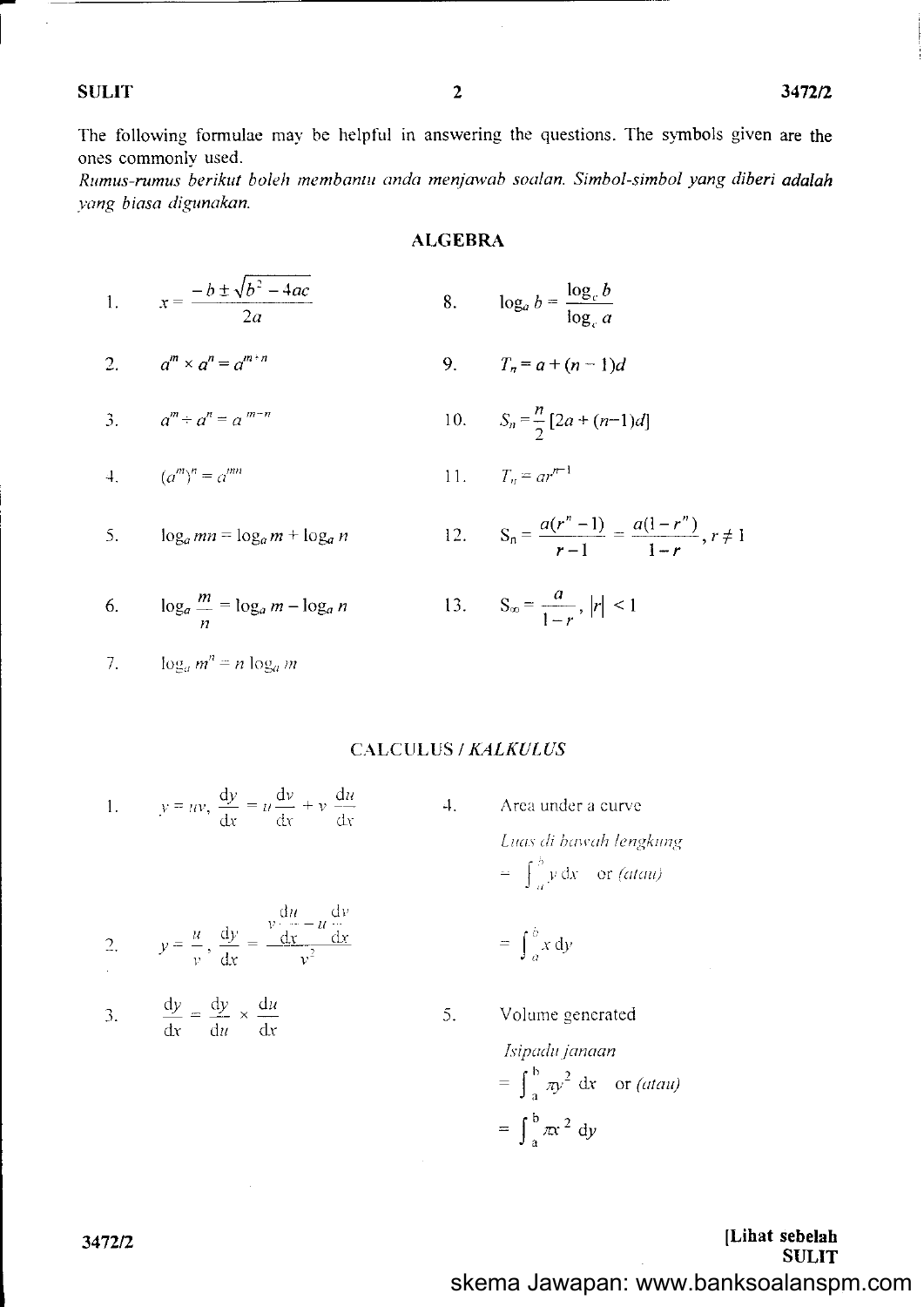# STATISTICS / STATISTIK

1. 
$$
\bar{x} = \frac{\sum x}{N}
$$
 7.  $\bar{I} = \frac{\sum W_i I_i}{\sum W_i}$ 

 $\mathcal{A}_{\mathcal{A}}$ 

2. 
$$
\bar{x} = \frac{\sum fx}{\sum f}
$$
 8.  ${}^nP_r = \frac{n!}{(n-r)}$ 

3. 
$$
\sigma = \sqrt{\frac{\sum (x - \overline{x})^2}{N}} = \sqrt{\frac{\sum x^2}{N} - \overline{x}^2} = 9.
$$

4. 
$$
\sigma = \sqrt{\frac{\sum f(x - \overline{x})^2}{\sum f}} = \sqrt{\frac{\sum fx^2}{\sum f} - \overline{x}^2} = 10.
$$

 $\frac{1}{2}N-F$ 

 $\sqrt{2}$ 

$$
\begin{array}{cc}\n & n! \\
& \ldots \\
& n \end{array}
$$

nl.

 $\sum_{i=1}^{n}$ 

$$
{}^{n}C_{r} = \frac{m}{(n-r)!r!}
$$

$$
P(A \cup B) = P(A) + P(B) - P(A \cap B)
$$

$$
P(X = r) = {}^{n}C_{r} p^{r} q^{n-r}, p + q = 1
$$

Mean /  $Min$ ,  $\mu = np$ 1?.

13. 
$$
\sigma = \sqrt{npq}
$$

$$
I = \frac{Q_1}{Q_0} \times 100
$$

5.  $m = L + \frac{2}{f}$   $C$ 

$$
Z = \frac{X - \mu}{\sigma}
$$

#### GEOMETRY / GEOMETRI

 $14.$ 

l . Distance / Jarak  $=\sqrt{(x_2-x_1)^2+(y_2-y_1)^2}$ 5.  $|x| = \sqrt{x^2 + y^2}$ 6.

Midpoint IT'irik tengah

$$
\hat{r} = \frac{x\hat{i} + y\hat{j}}{\sqrt{x^2 + y^2}}
$$

$$
(x, y) = \left(\frac{x_1 + x_2}{2}, \frac{y_1 + y_2}{2}\right)
$$

A point dividing a segment of a line Titik yang membahagi suatu lembereng garis 3.

$$
(x, y) = \left(\frac{nx_1 + mx_2}{m+n}, \frac{ny_1 + my_2}{m+n}\right)
$$

4. Area of a triangle / *Luas segitiga*  
= 
$$
\frac{1}{2} |(x_1y_2 + x_2y_3 + x_3y_1) - (x_2y_1 + x_3y_2 + x_1y_3)|
$$

[Lihat sebelah **SULIT** 

 $\hat{\mathcal{L}}$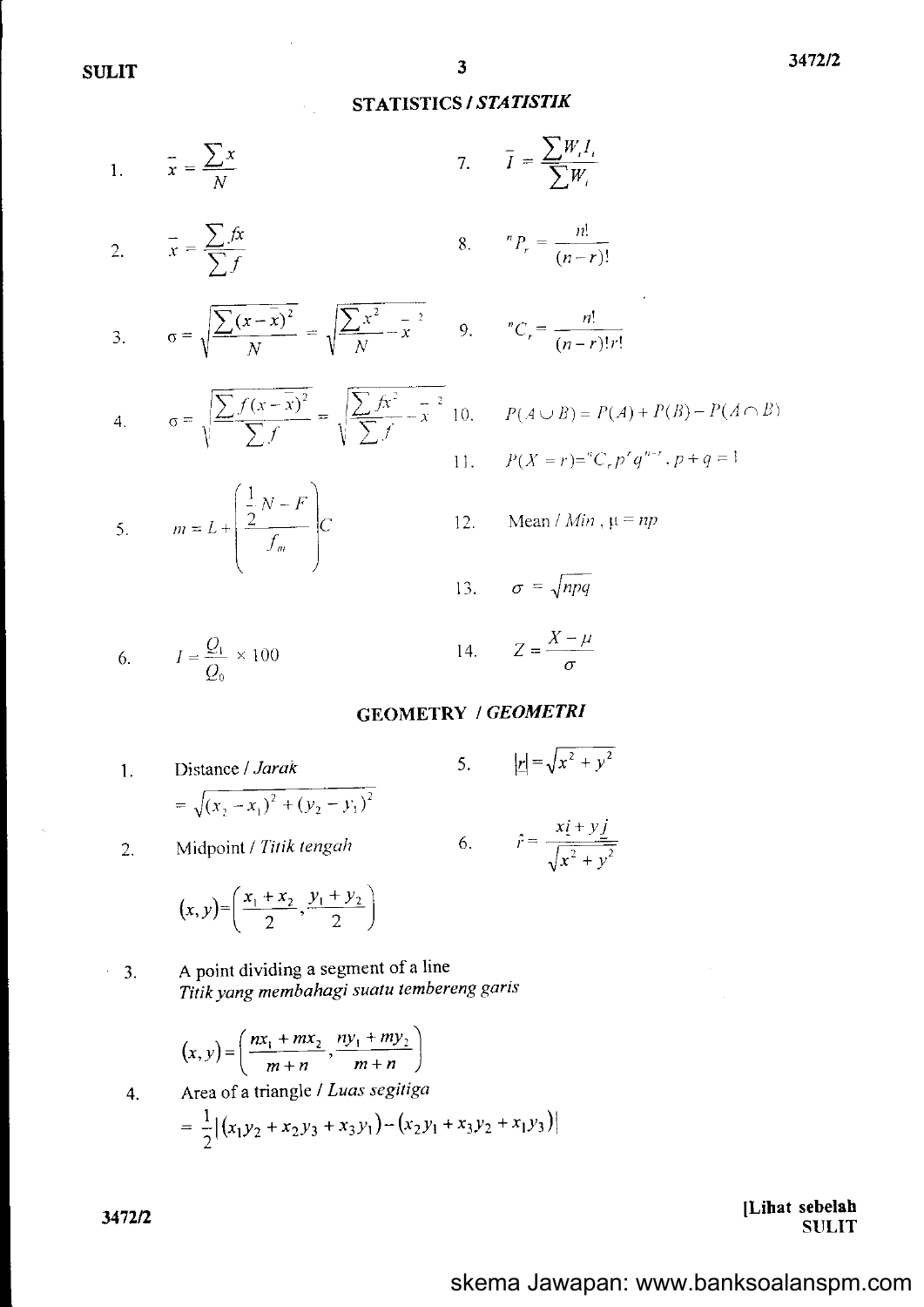#### TRIGONOMETRY / TRIGONOMETRI

8.

9.

 $11$ 

- Arc length,  $s = r\theta$  $1.$ Panjang lengkok,  $s = j\theta$ Area of sector,  $L = \frac{1}{2}r^2\theta$  $\overline{2}$ . Luas sektor,  $L = \frac{1}{2} j^2 \theta$  $\sin^2 A + \cos^2 A = 1$  $\overline{3}$ .  $\sin^2 A + \cos^2 A = 1$  $sec<sup>2</sup>A = 1 + tan<sup>2</sup>A$  $\overline{4}$ .  $se^{2} A = 1 + \tan^{2} A$  $\csc^2 A = 1 + \cot^2 A$  $\overline{5}$ .  $kosek<sup>2</sup>A = 1 + kot<sup>2</sup>A$  $\sin 2A = 2 \sin A \cos A$ 6.  $\sin 2A = 2 \sin A \cos A$  $\cos 2A = \cos^2 A - \sin^2 A$  $7<sup>1</sup>$  $= 2 \cos^2 A - 1$  $= 1 - 2\sin^2 A$ kos  $2A = k \cos^2 A - \sin^2 A$ <br>=  $2 k \cos^2 A - 1$ <br>=  $1 - 2 \sin^2 A$
- $sin(A \pm B) = sin A cos B \pm cos A sin B$  $sin(A \pm B) = sin A$  kos $B \pm$  kos $A$  sin $B$
- $cos(A \pm B) = cosA cosB \mp sinA sinB$

 $\cos(A \pm B) = \cos A \cos B \mp \sin A \sin B$ 

10. 
$$
\tan(A \pm B) = \frac{\tan A \pm \tan B}{1 \mp \tan A \tan B}
$$

$$
\tan 2A = \frac{2 \tan A}{1 - \tan^2 A}
$$

12. 
$$
\frac{a}{\sin A} = \frac{b}{\sin B} = \frac{c}{\sin C}
$$

- $a^2 = b^2 + c^2 2bc \cos A$  $13.$  $a^2 = b^2 + c^2 - 2bc \text{ kos}A$
- Area of a triangle / Luas segitiga 14.  $=\frac{1}{2}ab\sin C$

[Lihat sebelah **SULIT**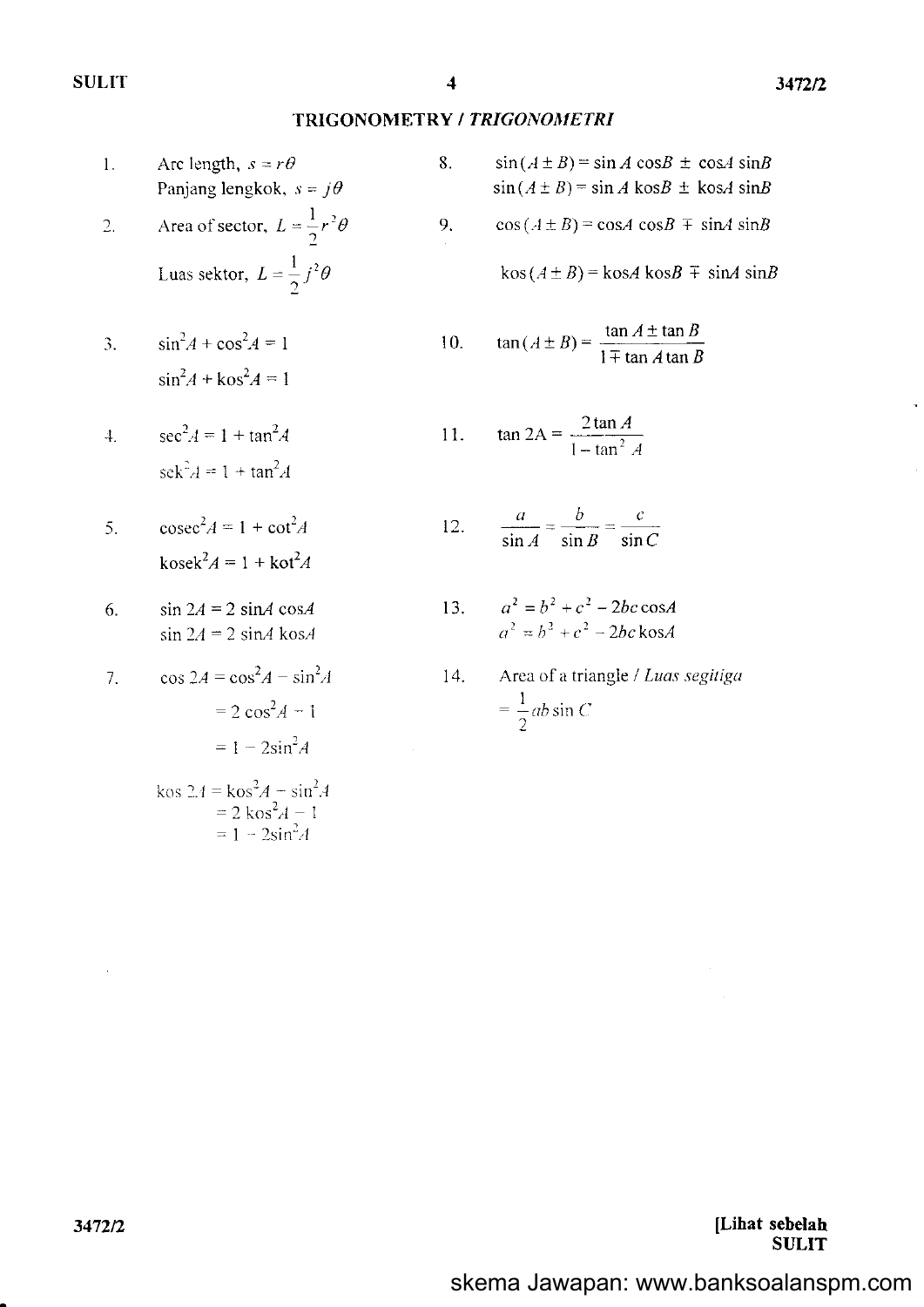# **Section A Bahagian A**  $[40$  marks]  $[40$  markah]

6

Answer all questions from this section. Jawab semua soalan dalam bahagian ini.

Solve the simultaneous equations  $2x - y - 1 = 0$  and  $y^2 - x + y = 10$ .  $\mathbf{1}$  $[5$  marks] Selesaikan persamaan serentak  $2x - y - 1 = 0$  dan  $y^2 - x + y = 10$ .  $[5$  markah]

2 Given that 
$$
f: x \to 2x - 5
$$
 and  $g: x \to \frac{3x}{2} + 4$ . Find

Diberi 
$$
f: x \to 2x-5
$$
 dan  $g: x \to \frac{3x}{2}+4$ . Cari

- (*a*)  $f^{-1}(x)$ ,  $[1 \text{ mark}]$  $\lceil 1 \text{ } markah \rceil$
- $(b)$  $gf^{-1}(x),$  $[2 \text{ marks}]$  $[2$  markah]
- $k(x)$  such that  $kg(x) = 4x + 7$ .  $\lceil 3 \text{ marks} \rceil$  $(c)$  $k(x)$  dengan keadaan  $kg(x) = 4x + 7$ .  $[3$  markah]

For a set of *n* numbers, it is given that  $\sum fx = 720$  and  $\sum fx^2 = 120000$ .  $\mathbf{3}$ Untuk satu set n nombor, diberi  $\sum fx = 720$  dan  $\sum fx^2 = 120000$ .

- $(a)$  If the standard deviation is 80, find Jika sisihan piawai ialah 80, cari
	- the value of  $n$ ,  $(i)$ nilai bagi n,
	- $(ii)$ the mean. min.

 $[5 \text{ marks}]$  $[5$  markah]

If each number in the set is divided by 2, find the new variance.  $(b)$ 

Jika setiap nombor di dalam set itu dibahagikan dengan 2, cari varian baru.

 $[2$  markah]

 $[2 \text{ marks}]$ 

[Lihat sebelah **SULIT** 

3472/2

skema Jawapan: www.banksoalanspm.com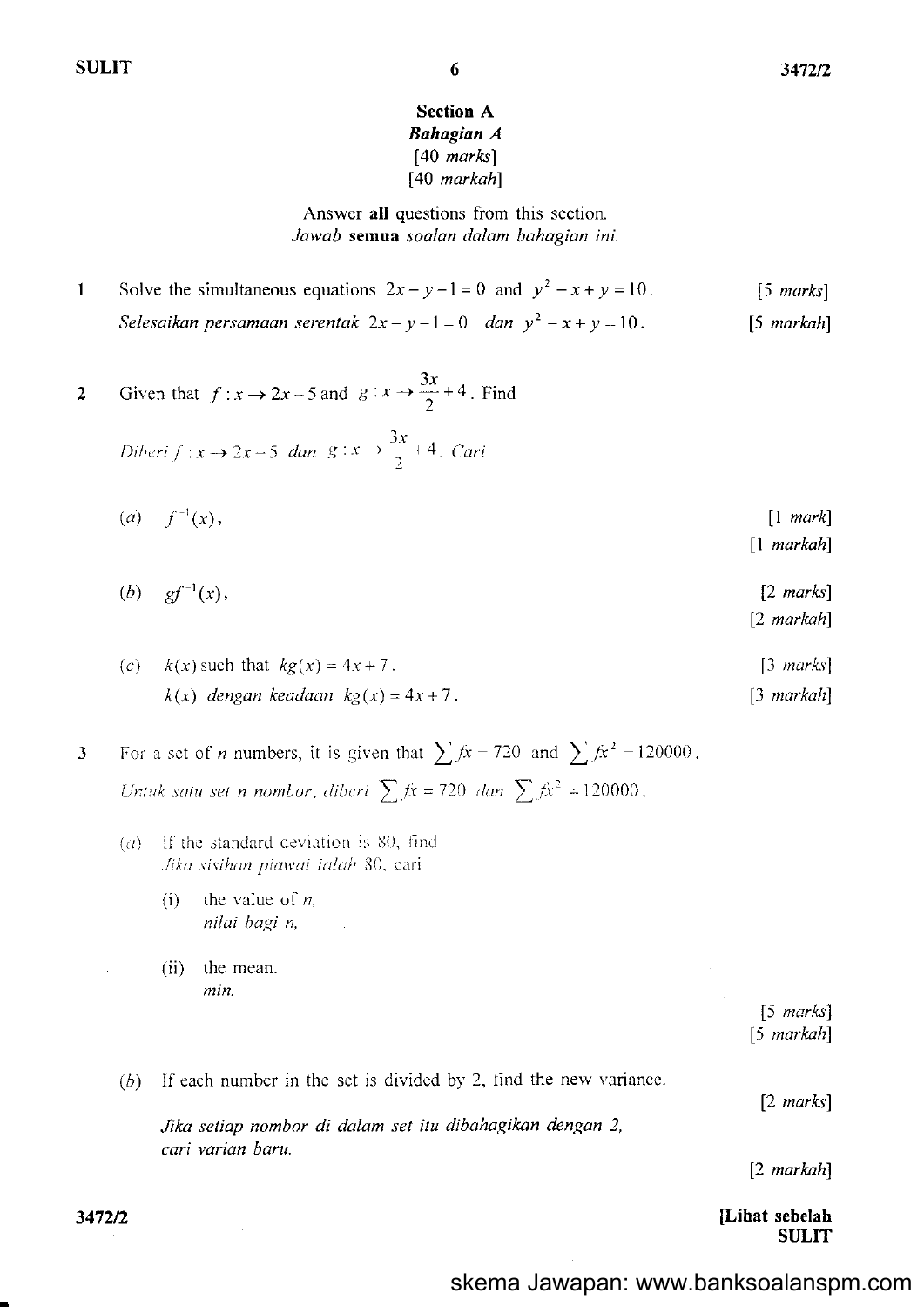$\overline{\mathbf{4}}$ The gradient function of a curve which passes through  $A(0, 8)$  is  $3x^2 - 10x$ . Fungsi kecerunan bagi suatu lengkung yang melalui  $A(0, 8)$  ialah  $3x^2 - 10x$ .

Find Carikan

- $(a)$  the equation of the curve,  $[3 \text{ marks}]$ persamaan lengkung itu,  $[3$  markah]
- (b) the coordinates of the turning points of the curve and determine whether each of the turning points is a maximum or a minimum.

koordinat titik-titik pusingan lengkung itu dan tentukan samada titik-titik pusingan itu adalah maksimum atau minimum.

 $[5$  markah]

 $[3$  markah]

 $[5$  marks]

A circle is divided into  $n$  sectors such that the angle subtended by each sector at the centre 5 of the circle forms an arithmetic progression. Given that the smallest angle and the largest angle is  $3^{\circ}$  and  $37^{\circ}$  respectively. Find

Sebuah bulatan dibahagi kepada n sektor di mana setiap sektor yang merangkumi sudut pada pusat bulatan membentuk suatu janjang aritmetik. Diberi bahawa sudut yang terkecil dan terbesar adalah 3° dan 37° masing- masing. Carikan

(a) the value of  $n$  and the common difference,  $[4 \text{ marks}]$ nilai bagi n dan beza sepunya, [4 markah]  $(b)$  the sum of the last 6 angles.  $[3 \text{ marks}]$ 

hasil tambah 6 sudut terakhir.

If  $m = \cos 15^{\circ}$  and  $n = \sin 25^{\circ}$ , express the following in terms of m or n or both m and n. 6 Jika  $m = k \circ s$  15° dan  $n = \sin 25^\circ$ , nyatakan yang berikut dalam sebutan m atau n atau kedua-duanya.

| $[3 \text{ marks}]$       | $\cos 40^\circ$ ,            | (a) |
|---------------------------|------------------------------|-----|
| $[3$ markah]              | kos $40^\circ$ ,             |     |
| $[2 \text{ marks}]$       | $\sin 50^\circ$ ,            | (b) |
| $[2$ markah $]$           | $sin 50^\circ$ ,             |     |
|                           |                              |     |
| $[2 \text{ marks}]$       | (c) cos $7\frac{1}{2}$ °.    |     |
|                           |                              |     |
| $[2$ markah]              | <i>kos</i> $7\frac{1}{2}$ °. |     |
| <b>IT 21.</b> 1. . 1. . 1 |                              | n   |

#### [Lihat sebelah **SULIT**

3472/2

 $\overline{7}$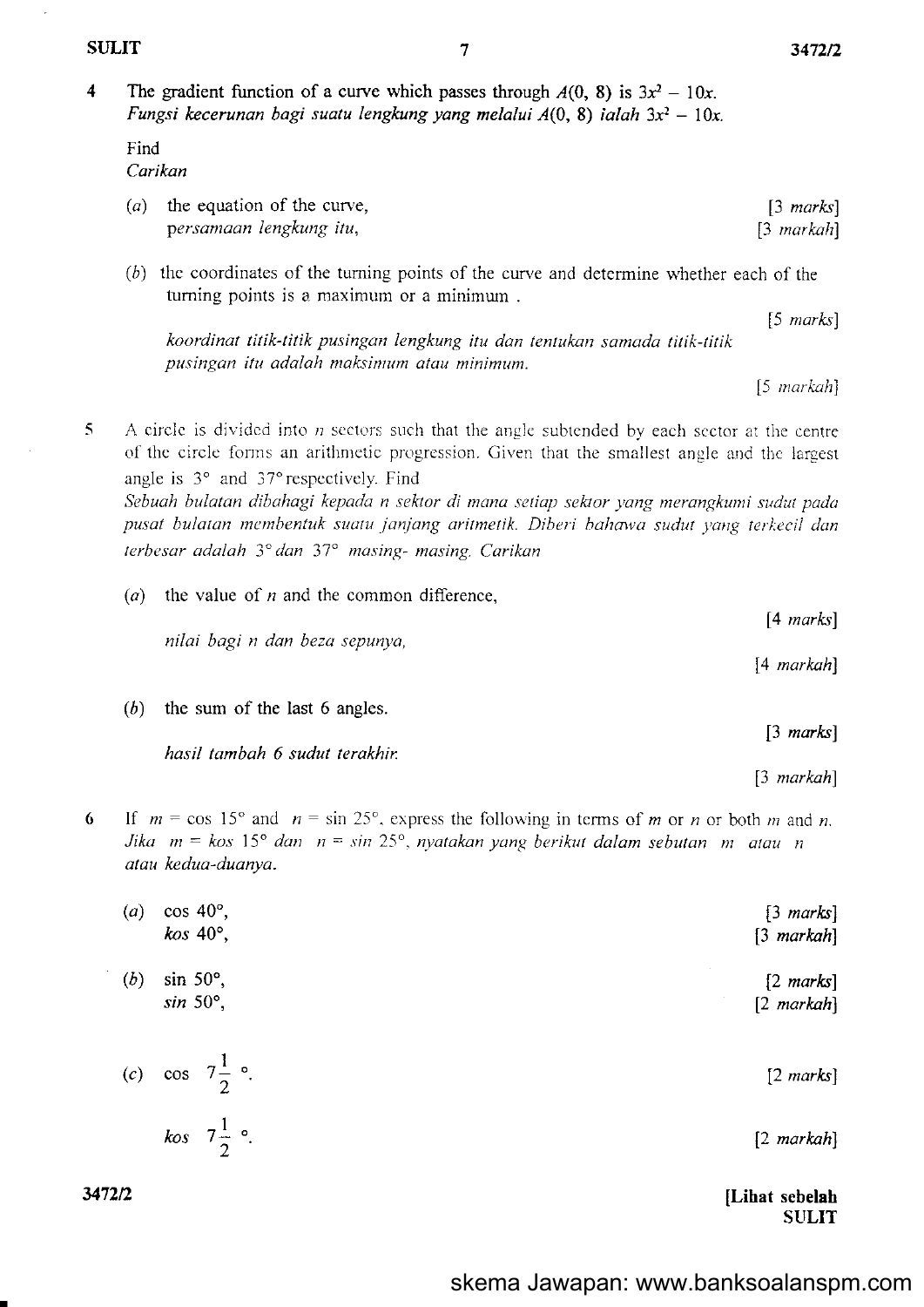### Section B Bahagian B  $[40$  marks] [40 markah]

Answer four questions from this section. Jawab empat soalan daripada bahagian ini.

 $\overline{7}$ Solution by scale drawing will not be accepted. Penyelesoian secara lukisan berskala tidak diterimo.





Use the Diagram 1 to answer all the following questions. Gunakan Rajah 1 untuk menjawab semua soalan berikut.

 $(a)$  Find

Carikan

- (i) the equation of the straight line  $AB$ , persamaan garis lurus AB,
- (ii) the coordinates of  $B$ . koordinat B.

 $[5$  marks]  $[5$  markah]

(b) The straight line AB is extended to a point D such that  $AB:BD = 2:3$ . Find the coordinates of  $D$ .

Garis lurus AB dipanjangkan ke suatu titik D dengan keadaan AB : BD =  $\overline{2}$  : 3 Carikan koordinat D.

[2 markah]

[2 marks]

(c) A point U moves such that its distance from point A is always 5 units. Find the equation of the locus of U.

 $[3 \text{ marks}]$ 

Suatu titik U bergerak dengan keadaan jaraknya dari titik A adalah sentiasa 5 unit. Carikan persamaan lokus bagi U.

[3 markah]

[Lihat sebelah **SULIT** 

skema Jawapan: www.banksoalanspm.com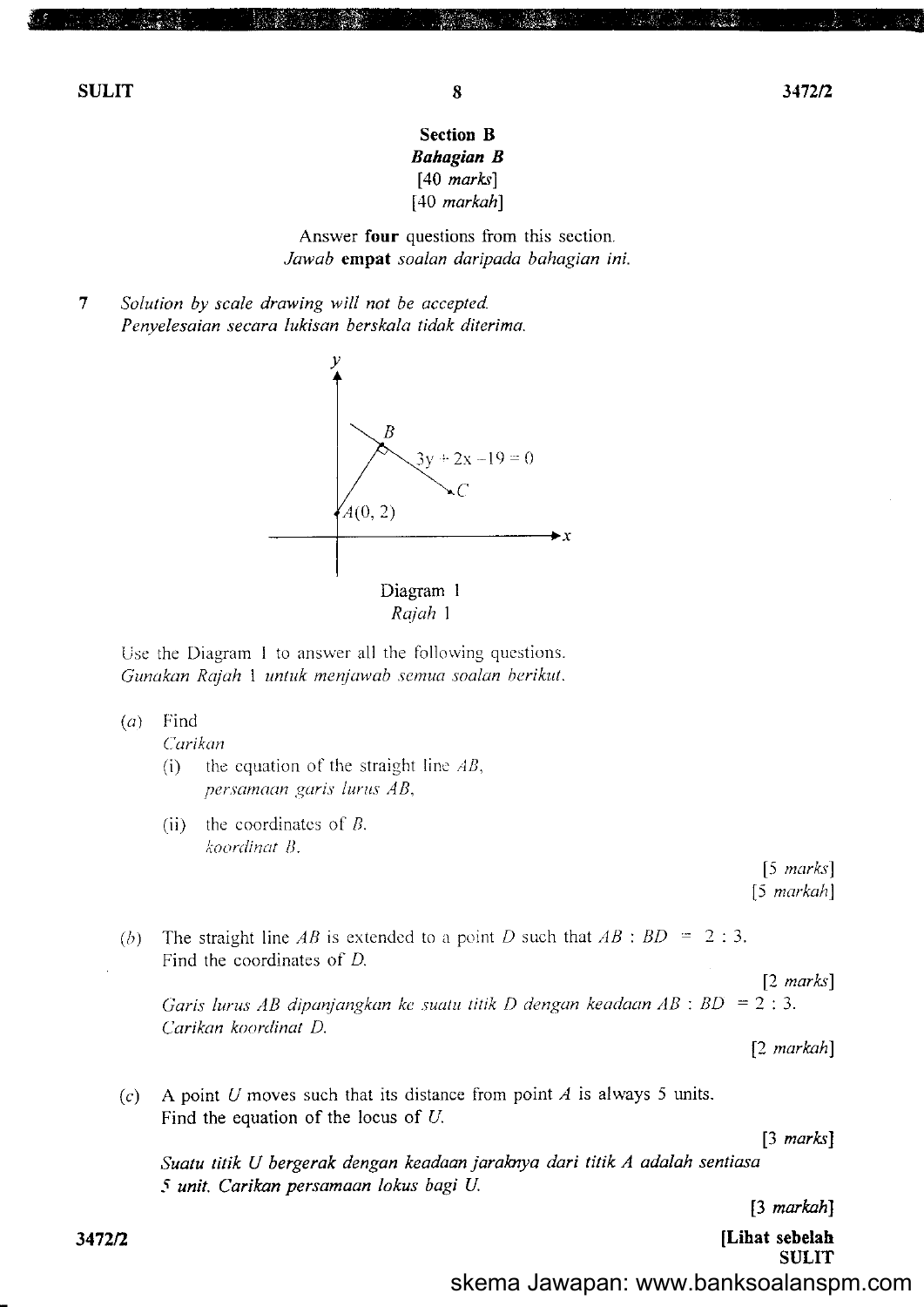8



Diagram 2 shows two sectors  $TOB$  and  $TSU$  with centres  $O$  and  $S$  respectively.

Given  $\angle TOB = \frac{\pi}{3}$  radians and radius  $OB = 7$  cm, find Rajah 2 menunjukkan dua sektor TOB dan TSU berpusatkan O dan S masing-masing. Diberi  $\angle TOB = \frac{\pi}{3}$ radian dan jejari OB = 7 cm, cari

- $(a)$ the radius SU, jejari SU.
- (b) the perimeter of region  $TUB$ . perimeter bagi kawasan TUB.

 $[5$  marks]  $[5$  markah]

 $[5$  marks]  $[5$  markah]

[Lihat sebelah **SULIT**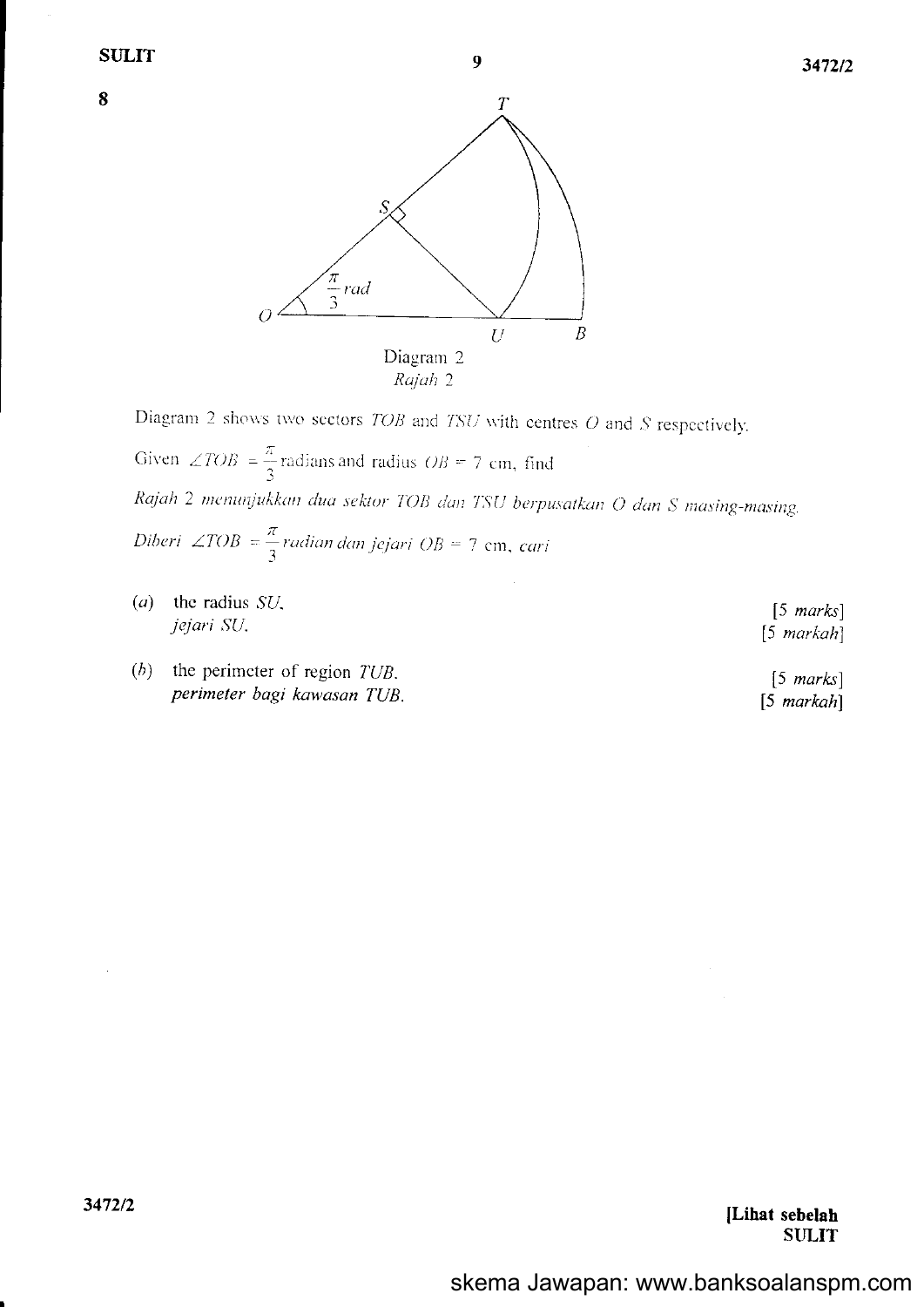# $SULIT$   $10$   $3472/2$

[4 markah]

 $[2$  markah]

9 In an experiment to investigate the Boyle's Law, the change in pressure,  $P$  cm of Hg, with the change in volume,  $V \text{ cm}^3$ , of a gas at constant temperature are recorded in Table 1. Dalam suatu eksperimen untuk mengkaji Hukum Boyle, perubahan dalam tekanan, P cm bagi Hg, terhadap perubahan dalam isipadu,  $V$  cm<sup>3</sup>, bagi suatu gas pada suhu yang tetap adalah dicatatkan dalam Jadual I.

| Pressure, $P$ (cm Hg)          |      | 25 | 40   | 48  |     | 60  |  |
|--------------------------------|------|----|------|-----|-----|-----|--|
| Volume, $V$ (cm <sup>3</sup> ) | 27.9 |    | 10.0 | 8.3 | 7.2 | 6.7 |  |
| Table                          |      |    |      |     |     |     |  |

| Jadual |  |
|--------|--|
|--------|--|

It is known that the pressure, P, and the volume, V, are related by the equation  $PV = h$ , where  $h$  is a constant.

Adalah diketahui bahawa tekanan, P, dan isipadu, V, dihubungkan oleh persamaan  $PV = h$ , di mana h adalah pemalar.

(a) Plot I  $\overline{V}$  against P [4 marks]

Plotkan  $\frac{1}{V}$  melawan P. V

 $(b)$  Use the graph in  $(a)$  to find Gunakan graf di (a) untuk mencari

tekanan gas apabila isipadu ialah  $3 \text{ cm}^3$ .

| (i)  | the value of $h$<br>nilai bagi h,                       | $[2 \text{ marks}]$<br>$[2 \text{ markah}]$ |
|------|---------------------------------------------------------|---------------------------------------------|
| (11) | the volume of the gas when the pressure is 30 cm of Hg, | $\lceil 2 \text{ marks} \rceil$             |

| isipadu gas apabila tekanan ialah 30 cm bagi Hg,                    | $\lceil 2 \text{ markah} \rceil$ |
|---------------------------------------------------------------------|----------------------------------|
| (iii) the pressure of the gas when the volume is $8 \text{ cm}^3$ . | $[2 \text{ marks}]$              |

[Lihat sebelah **SULIT** 

3472/2

 $\sim$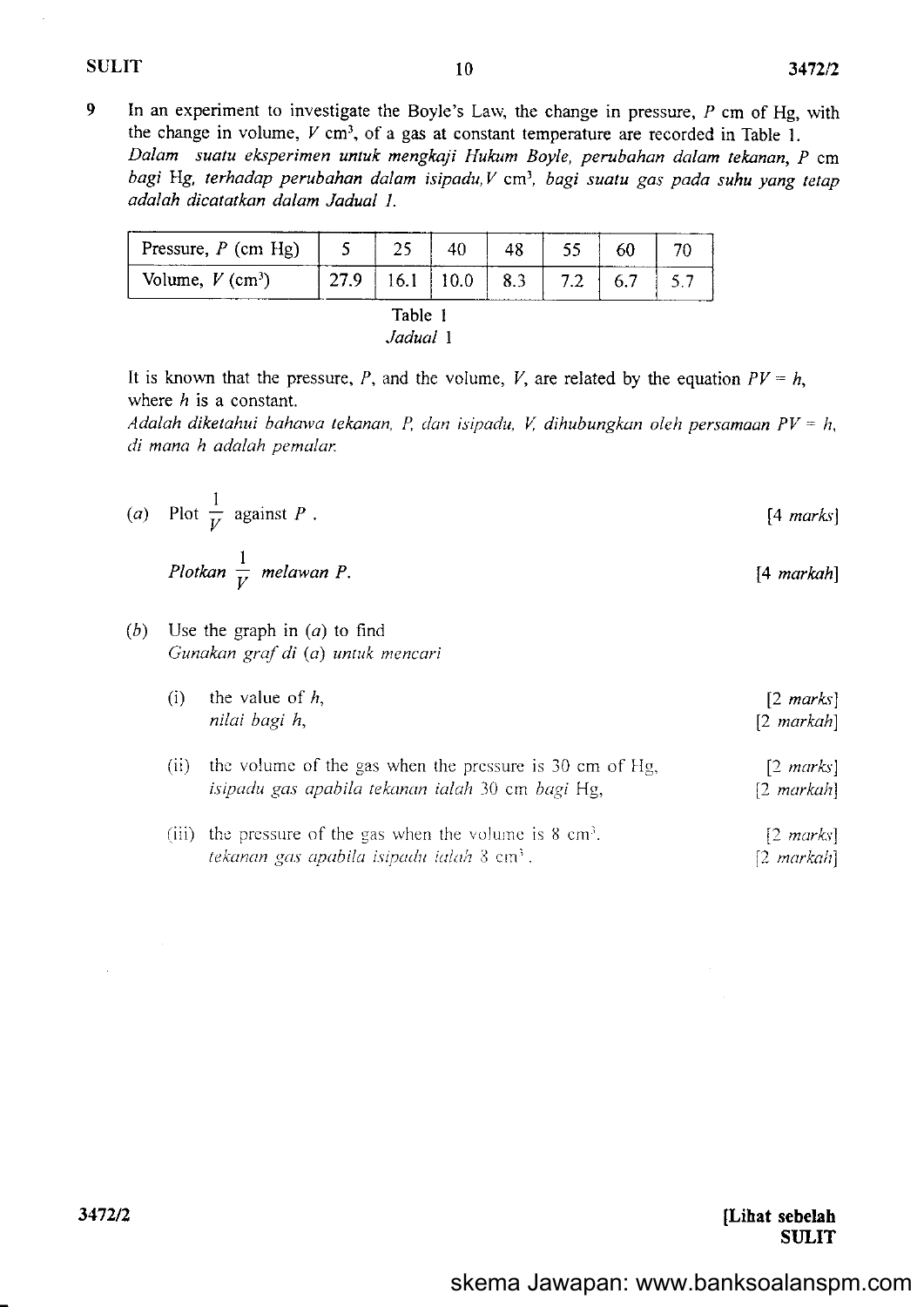10



Diagram 3 shows a triangle OPQ. E is a point on PQ where PE :  $EQ = 1$  : 2 and F is the midpoint of  $OQ$ . The line  $OE$  intersects with  $PF$  at point  $G$ .

Given  $OP = 3x$  and  $OQ = 6y$ .

Rajah 3 menunjukkan segitiga OPQ. E ialah satu titik pada PQ supaya PE : EQ = 1: 2 dan F ialah titik tengah OQ. Garis OE bersilang dengan PF pada titik G.

Diberi  $OP = 3x$  dan  $OQ = 6y$ .

- $(a)$ Express in terms of  $x$  and / or y Ungkapkan dalam sebutan  $\frac{x}{x}$  dan / atau y
	- $(i)$  $OF.$
	- $(ii)$  $\overline{OE}$ .

 $[3 \text{ marks}]$  $[3$  markah]

- Given  $\overrightarrow{PG} = h \overrightarrow{PF}$ , state  $\overrightarrow{OG}$  in terms of h, x and y.  $(b)$  (i) Diberi  $\overrightarrow{PG} = h \overrightarrow{PF}$ , nyatakan  $\overrightarrow{OG}$  dalam sebutan h,  $\underline{x}$  dan  $\underline{y}$ .
	- Given  $\overrightarrow{OG} = k \overrightarrow{OE}$ , state  $\overrightarrow{OG}$  in terms of k, x and y.  $(ii)$ Diberi OG =  $k$  OE, nyatakan OG dalam sebutan  $k$ ,  $\underline{x}$  dan  $\underline{y}$ .

 $[4$  marks]  $[4$  markah]

With using both  $\overrightarrow{OG}$  from (b), find the value of h and k.  $(c)$  $[3 \text{ marks}]$ Dengan menggunakan kedua-dua  $\overrightarrow{OG}$  dari (b), carikan nilai h dan k.  $[3$  markah]

> [Lihat sebelah **SULIT**

skema Jawapan: www.banksoalanspm.com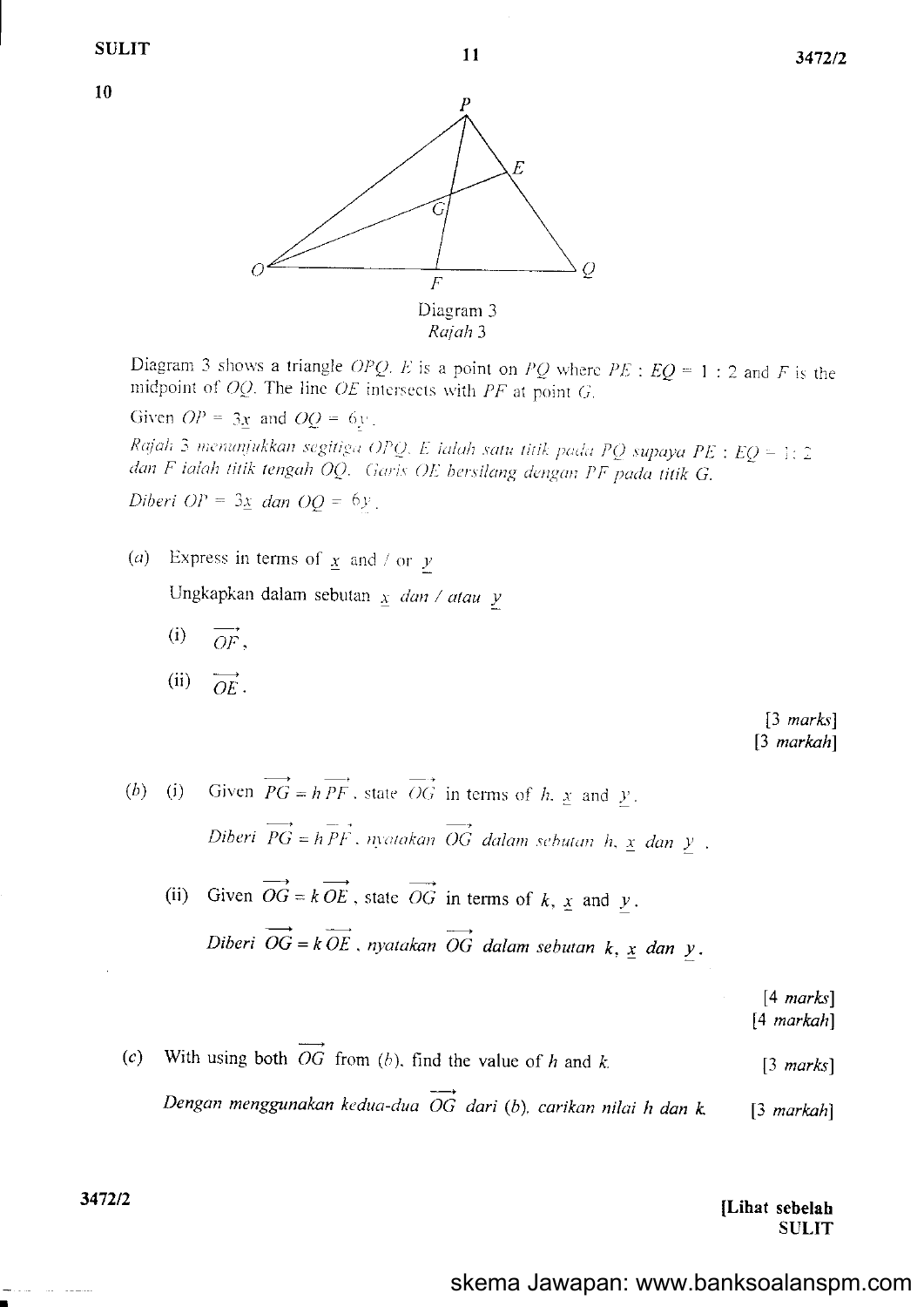11 (a) X is a discrete random variable such that  $X \sim B(n, \frac{1}{4})$  and the variance is 1.5. Find I  $\frac{1}{4}$ ) and the

> X adalah suatu pembolehubah rawak diskret dengan keadaan  $X \sim B(n, \frac{1}{4})$  dan variannya ialah 1.5. Cari

(i) the value of  $n$ , nilai n,

(ii)  $P(X \ge 2)$ .

[5 marks] [5 markah]

- $(b)$  The masses of papaya harvested from a papaya orchard has a normal distribution with a mean of 750 g and a standard deviation of 80 g. Jisim buah betik yang diambil dari sebuah kebun mempunyai taburan normal dengan nin 750 g dan sisihan piawai 80 g.
	- (i) If a papaya is chosen at random from that orchard, calculate the probability that its mass is in between 720 g and 770 g. Jika sebiji betik dipilih secara rawak dari kebun itu, kira kebarangkalian jisimnya di antara 720 g dan 770 g.
	- (ii) In a particular day. 2000 papayas \\ere plucked fiom the orchard. Estimate the number of papayas with mass between 720 g and 770 g. (Round up your answer to the nearest integer.) Pada suatu hari tertentu, 2000 biji betik dikutip dari kebun itu. Anggarkan bilangan betik yang jisimnya di antara 720 g dan 770 g. (Bundarkan jawapan anda kepada integer terdekat.)

 $[5$  marks] [5 markah]

[Lihat sebelah SULIT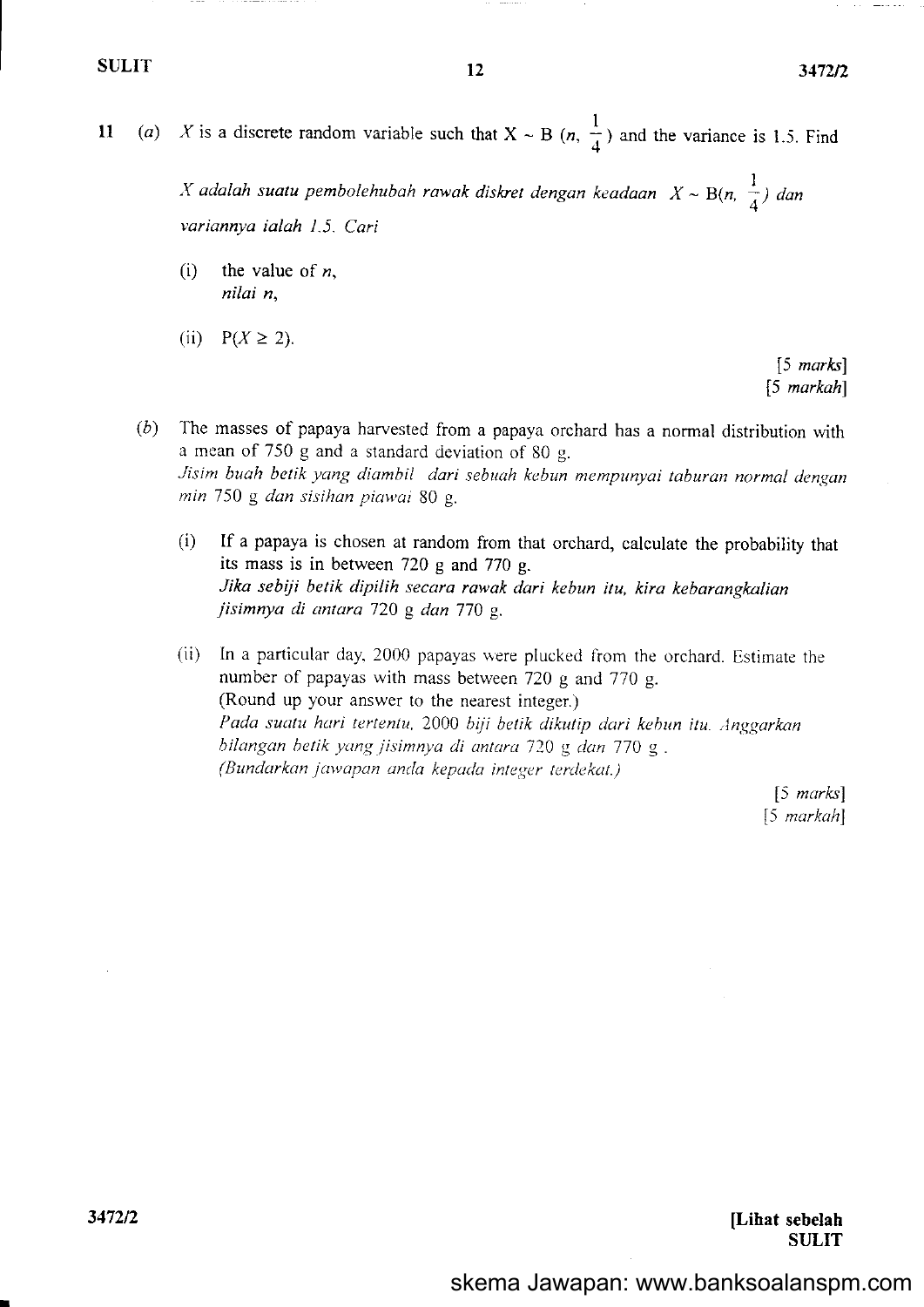# Section C Bahagian C  $[20$  marks [20 markah]

Answer two questions from this section. Jawab dua soalan daripada bahagian ini.



Rajah 4

Diagram 4 shows a pyramid  $JKLM$  with base  $JKL$  which is an equilateral triangle. Given that  $KM$  is vertical to the plane  $JKL$ , find Rajah 4 menunjukkan sebuah piramid JKLM dengan tapak JKL sebuah segitiga sama sisi. Diberi KM adalah mencancang kepada satah JKL, cari

| (a) the angle between $ML$ and the plane $JKL$ ,<br>sudut di antara garis ML dan satah JKL, | $\lceil 2 \text{ marks} \rceil$<br>$[2$ markah $]$ |
|---------------------------------------------------------------------------------------------|----------------------------------------------------|
| (b) the angle $MLJ$ ,<br>sudut MLJ,                                                         | $[4 \text{ marks}]$<br>$[4$ markah $]$             |

(c) the length of the perpendicular line from point  $M$  to line  $LJ$  and hence, find the area of triangle MLJ.

[4 *marks*]

panjang garis yang bersudut tegak dari titik M ke garisan lJ dan seterusnya, cari luas segitiga MIJ.

[4 markah]

[Lihat sebelah SULIT

12

3472n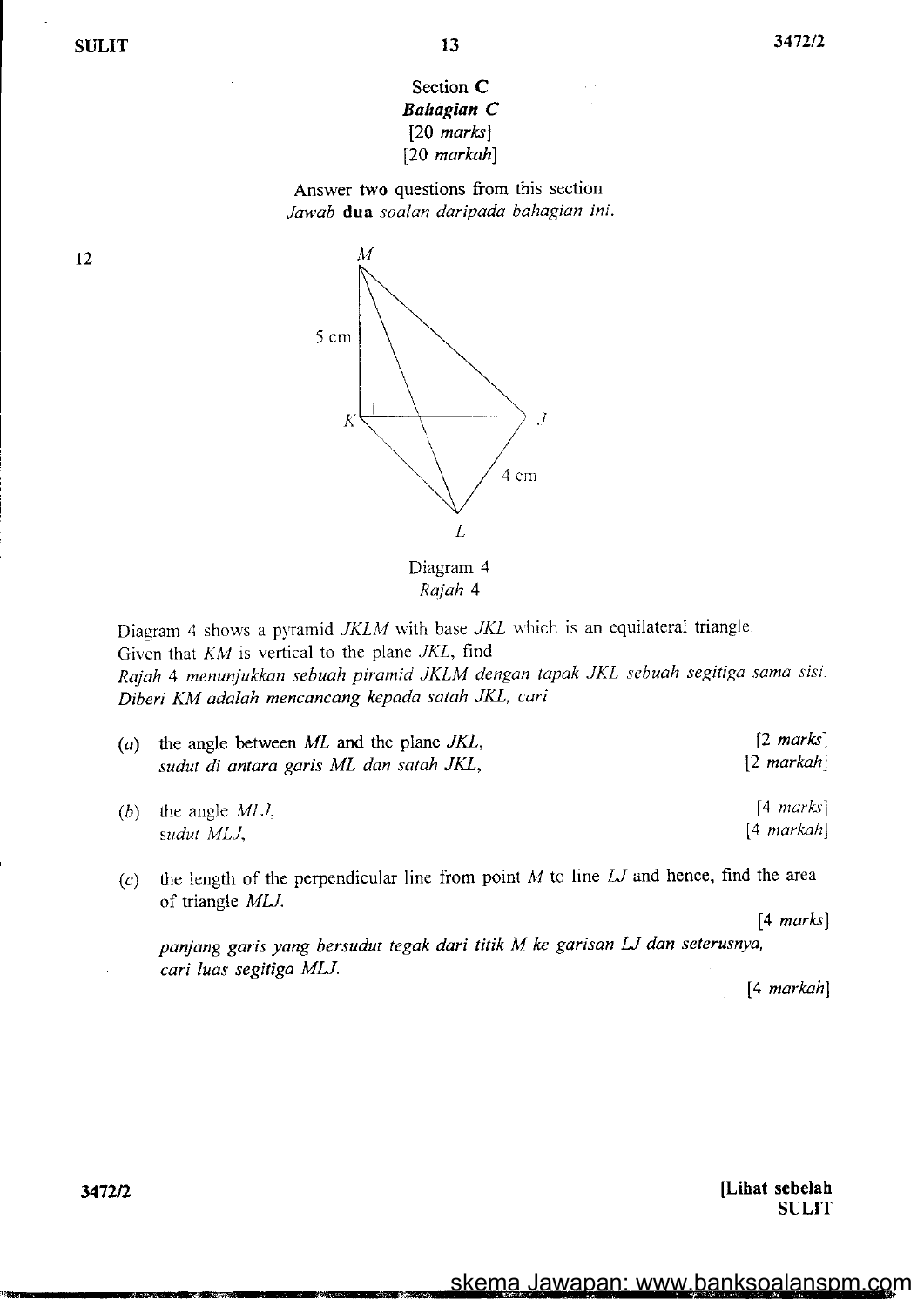13 Table 2 shows the price indices and weightage of usage of four items  $K$ ,  $L$ ,  $M$  and  $N$ , which are the main ingredients in the production of a type of cake.

Jadual 2 menunjukkan indeks horga dan pemberat empat barangan K, L, M dan N, yang menjadi bahan utama dalam penghasilan sejenis kek.

| Item<br><b>Item</b> | Price index for the year 2005 based on the year 2003<br>Indeks harga tahun 2005 berasaskan tahun 2003 | Weightage<br>Pemberat |
|---------------------|-------------------------------------------------------------------------------------------------------|-----------------------|
|                     | 190                                                                                                   |                       |
|                     | $\overline{20}$                                                                                       |                       |
| M                   | х                                                                                                     |                       |
|                     | 220.                                                                                                  |                       |



### $(a)$  Calculate

Hitung

- (i) the price of  $L$  in the year 2003 if its price in the year 2005 is RM 24, harga L pada tahun 2003 jika harganya pada tahun 2005 ialah RM 24,
- (ii) the price index of K in the year 2005 based on the year 2001 if its price index in the year 2003 based on the year 2001 is 120. indeks hargo K pada tahun 2005 berasaskan tahun 2001 jika indeks harganya pada tahun 2003 berasaskan tahun 2001 ialah 120.

[5 *marks*] [5 markah]

(b) The composite index of the cost of cake production for the year 2005 based on the year 2003 is 165.

Indeks gubahan kos penghasilan kek itu pada tahun 2005 berasaskan tahun 2003 ialah 165.

Calculate Hitung

- (i) the value of  $x$ . nilai x,
- (ii) the price of a cake in the year 2003 if the conesponding price in the year 2005 is RM 32.50. harga sebiji kek itu pada tahun 2003 jika harga yang sepadan pada tahun 2005 ialah RM 32.50.

[5 marks] [5 markahl

[Lihat sebelah **SULIT**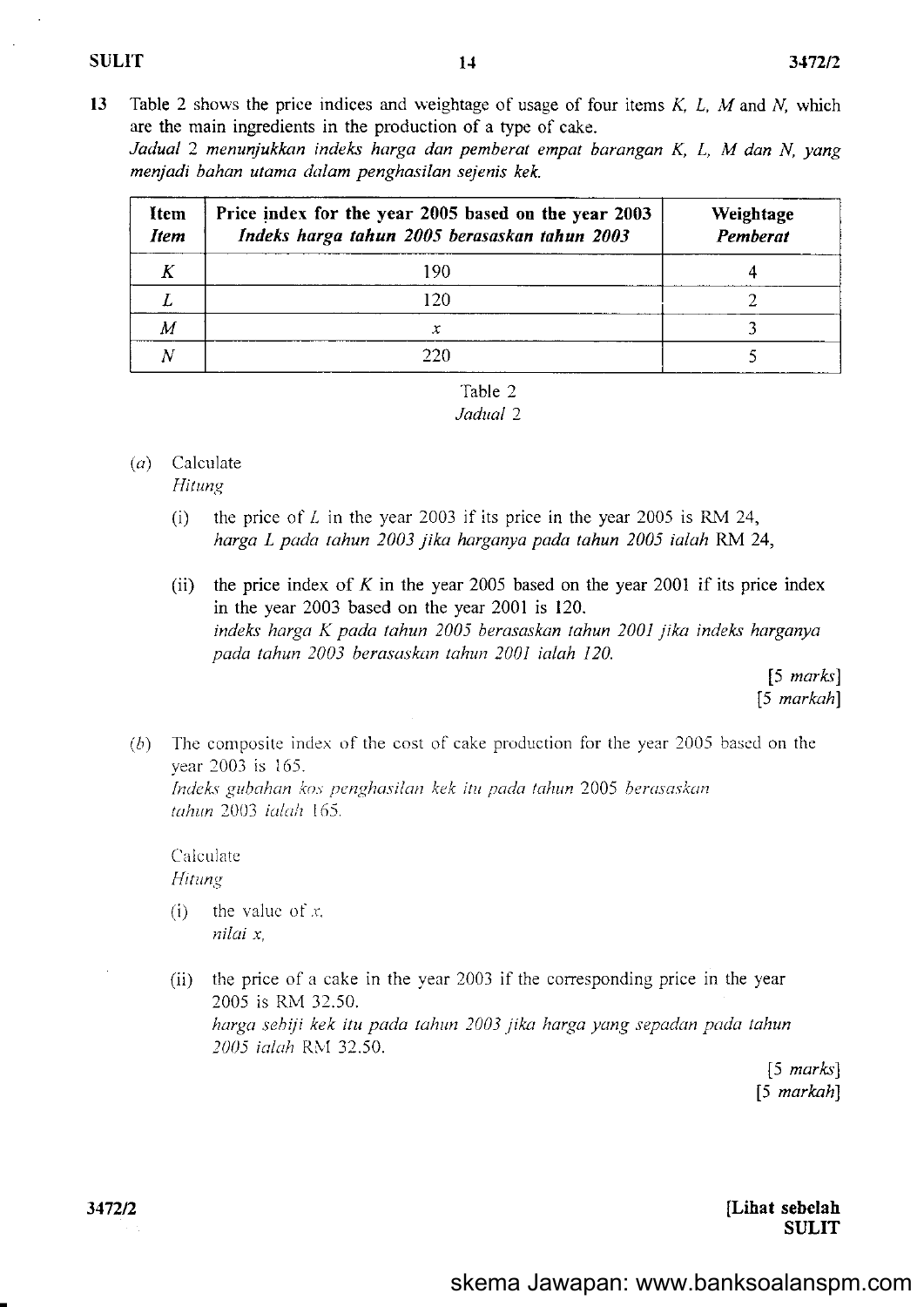$\ddot{\phantom{1}}$ 

|                 | A particle moves along a straight line from a fixed point Q. Its velocity $V \text{ ms}^{-1}$ , is given by<br>$V = 3t(4-t)$ , where t is the time, in seconds, after leaving the point Q.<br>(Assume the motion to the right is positive.)<br>Suatu zarah bergerak di sepanjang suatu garis lurus bermula dari satu titik tetap Q.<br>Halajunya V ms <sup>1</sup> , diberi oleh $V = 3t(4 - t)$ , dengan keadaan t ialah masa, dalam saat,<br>selepas meninggalkan titik Q.<br>(Anggapkan gerakan ke arah kanan sebagai positif.) |                                        |
|-----------------|------------------------------------------------------------------------------------------------------------------------------------------------------------------------------------------------------------------------------------------------------------------------------------------------------------------------------------------------------------------------------------------------------------------------------------------------------------------------------------------------------------------------------------|----------------------------------------|
| Find<br>Carikan |                                                                                                                                                                                                                                                                                                                                                                                                                                                                                                                                    |                                        |
|                 | $(a)$ the maximum velocity of the particle,<br>halaju maksimum zarah itu,                                                                                                                                                                                                                                                                                                                                                                                                                                                          | $[3 \text{ marks}]$<br>$[3 \; markah]$ |
| (b)             | the distance traveled during the third second,<br>jarak yang dilalui dalam saat ketiga,                                                                                                                                                                                                                                                                                                                                                                                                                                            | $[3 \; marks]$<br>[3-markah]           |
| $\mathcal{C}$   | the value of t when the particle passes the point $Q$ again.<br>nilai t-apabila zarah itu melalui titik Q semula,                                                                                                                                                                                                                                                                                                                                                                                                                  | $[2 \; marks]$<br>$[2$ markah          |
| (d)             | the time between leaving $Q$ and when the particle reverses its direction<br>of motion.                                                                                                                                                                                                                                                                                                                                                                                                                                            | $[2 \; marks]$                         |
|                 | masa di antara zarah itu meninggalkan $Q$ dengan masa zarah itu<br>berpatah balik.                                                                                                                                                                                                                                                                                                                                                                                                                                                 | $[2 \text{ markah}]$                   |

sebelah SIJLIT  $3472/2$  [Lihat]

 $\mathcal{A}^{\mathcal{A}}$ 

 $\mathcal{A}^{\mathcal{A}}$ 

 $\sim$   $\sqrt{s}$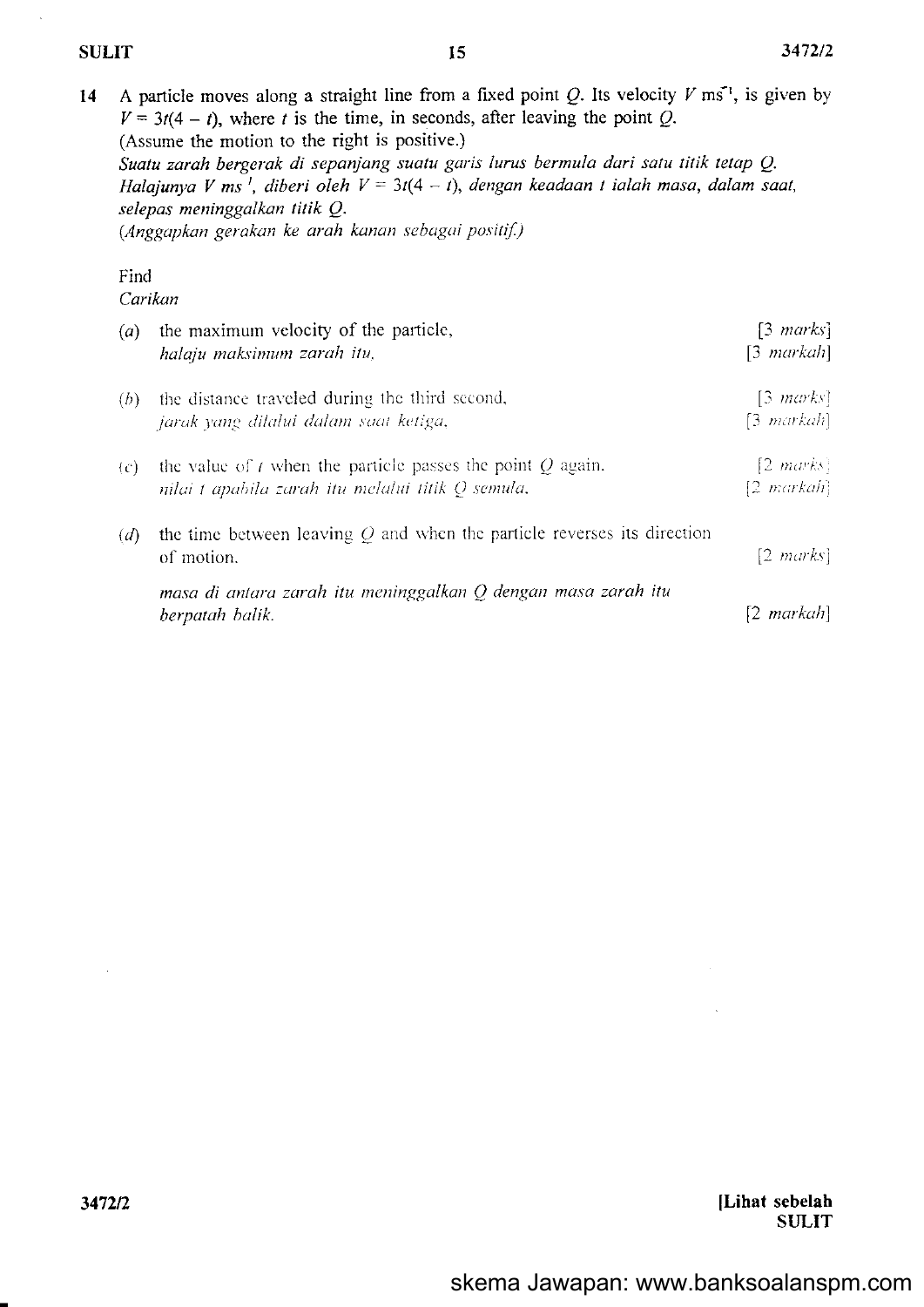#### SULIT

15 Use graph paper to answer this question. Gunakan kertas graf untuk menjawab soalan ini.

The Super Taste Catering Company received an order for a wedding dirner. They will be serving chicken and beef to all the guests. It is estimated that one kilogram of chicken can be shared by 6 people and one kilogram of beef can be shared by 4 people. The price of one kilogram of chicken is RM 5.00 and the price of one kilogram of beef is RM 10.00 respectively.

Syarikot Katering 'Super Taste'menerima tempahan suatu majlis perkahwinan. Syarikat okan menghidangkan ayam dan daging kepada tetamu. Adaloh dianggarkan bahowa sekilogram ayam boleh dikongsi oleh 6 orang dan sekilogram daging pula boleh dikongsi oleh 4 orang tetamu. Harga sekilogram ayam ialah RM 5.00 dan sekilogram daging adalah RM 10.00.

The catering company has the following conditions: Syarikat katering itu telah menetapkan syarat-syarat yang berikut'.

- (i) The number of guest invited should not exceed 1200 people. Bilangan tetamu yang dijemput tidak melebihi 1200 orang.
- (ii) Allocation to buy chicken and beef should not exceed RM 2000.00. Peruntukan untuk membeli ayam dan daging tidak melebihi RM 2000.00.
- (iii) The weight of chicken (kg) should not exceed double the weight (kg) of beef. Berat (kg) ayam tidak melebihi dua kali berat (kg) daging.

Assume that the catering company buys  $x$  kg of chicken and  $y$  kg of beef. Anggapkan syarikat itu membeli x kg ayam dan y kg doging.

(a) Write one inequality for each condition given above other than  $x \ge 0$  and  $y \ge 0$ . [3 marks] Tuliskan satu ketaksamaan bagi setiap syarat di atas selain  $x \geq 0$  dan  $y \geq 0$ .

 $[3$  markah $]$ 

(b) Using a scale of 2 cm to 25 kg on both axes, construct the graph that satisfies all the three inequalities and shade the region  $R$  which satisfies all of the above conditions.  $[3 \text{ marks}]$ 

Dengan menggunakan skala 2 cm untuk 25 kg pada kedua-dua paksi, lukiskan graf bagi ketiga-tiga ketaksamaan dan seterusnya lorekkan rantau R yang memenuhi syaratsyarat di atas.

[3 markah]

[Lihat sebelah **SULIT**